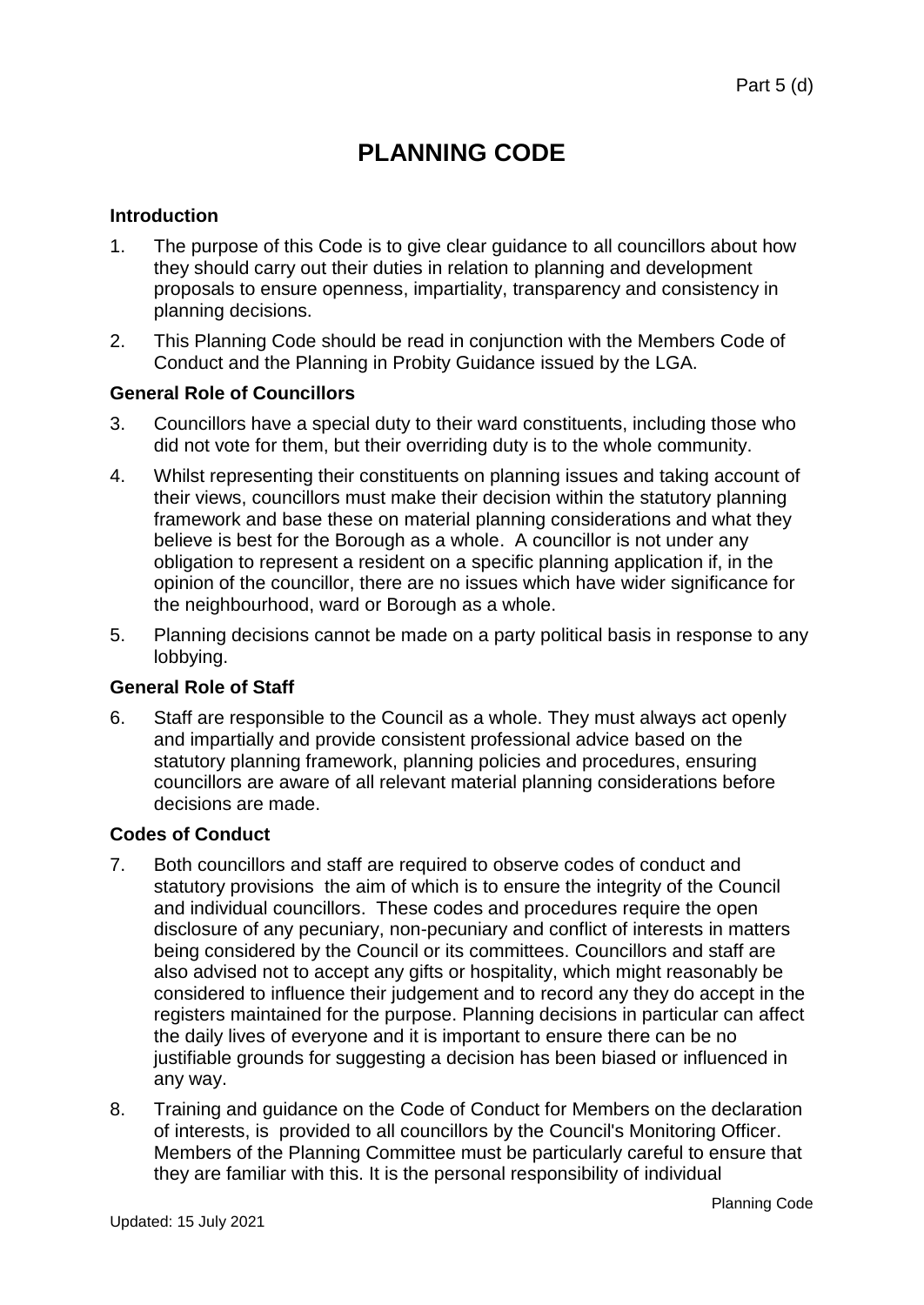councillors to ensure they comply with the code and make all appropriate declarations at Planning Committee. If in any doubt they should seek advice from the Monitoring Officer or the solicitor to the Planning Committee, before the commencement of any meeting, or as soon as possible if it arises during the course of a meeting. Staff with an interest in property in the vicinity of an application or any relationship to an applicant, should disclose this to the Planning Development Manager, who will record the interest and make appropriate arrangements for the handling and supervision of the application to avoid any perception of a conflict of interest.

#### **Lobbying of and by Councillors**

- 9. Lobbying of councillors for or against proposals is a normal part of the planning process. The rules of natural justice mean that planning applications should be determined in an open and fair manner and taking account of relevant information and arguments. It is only at Planning Committee meetings that councillors will have, and be able to consider, all the relevant information and arguments about an application before making a decision.
- 10. Councillors should feel free to engage in free and frank discussion about all aspects of planning applications in advance of the Committee. Councillors may have strong views on a proposed decision, and may have expressed those views in public, and still participate in a decision. However, it is important to maintain the integrity of individual councillors and the Council as a whole that Members of the Planning Committee should:
	- a) if lobbied, explain that, whilst they can listen to what is said, they cannot indicate before the relevant Committee meeting which way they intend to vote as it would prejudice their impartiality;
	- b) preface any discussion on a planning application to make it clear from the outset that discussions are not binding and they will only be able to make a final decision at the Committee after hearing all relevant information and arguments;
	- c) declare at the Committee meeting, any contact they have had with applicants or objectors;
	- d) advise Planning Officers of letters/personal lobbying in relation to applications so the issues raised can be taken into account in the professional advice given to the Planning Committee.
	- e) abide by the guidance in this Code with relation to site visits;
	- f) not organise support or opposition to any planning application, lobby other councillors or put pressure on staff for a particular recommendation because this might remove them from the decision making process.
- 11. Councillors are encouraged to be responsive to all residents about planning matters. Frequently, applications are daunting for residents who need advice and support about the issues which they raise. All councillors are able to have discussions with residents about planning applications even if that councillor is on Planning Committee.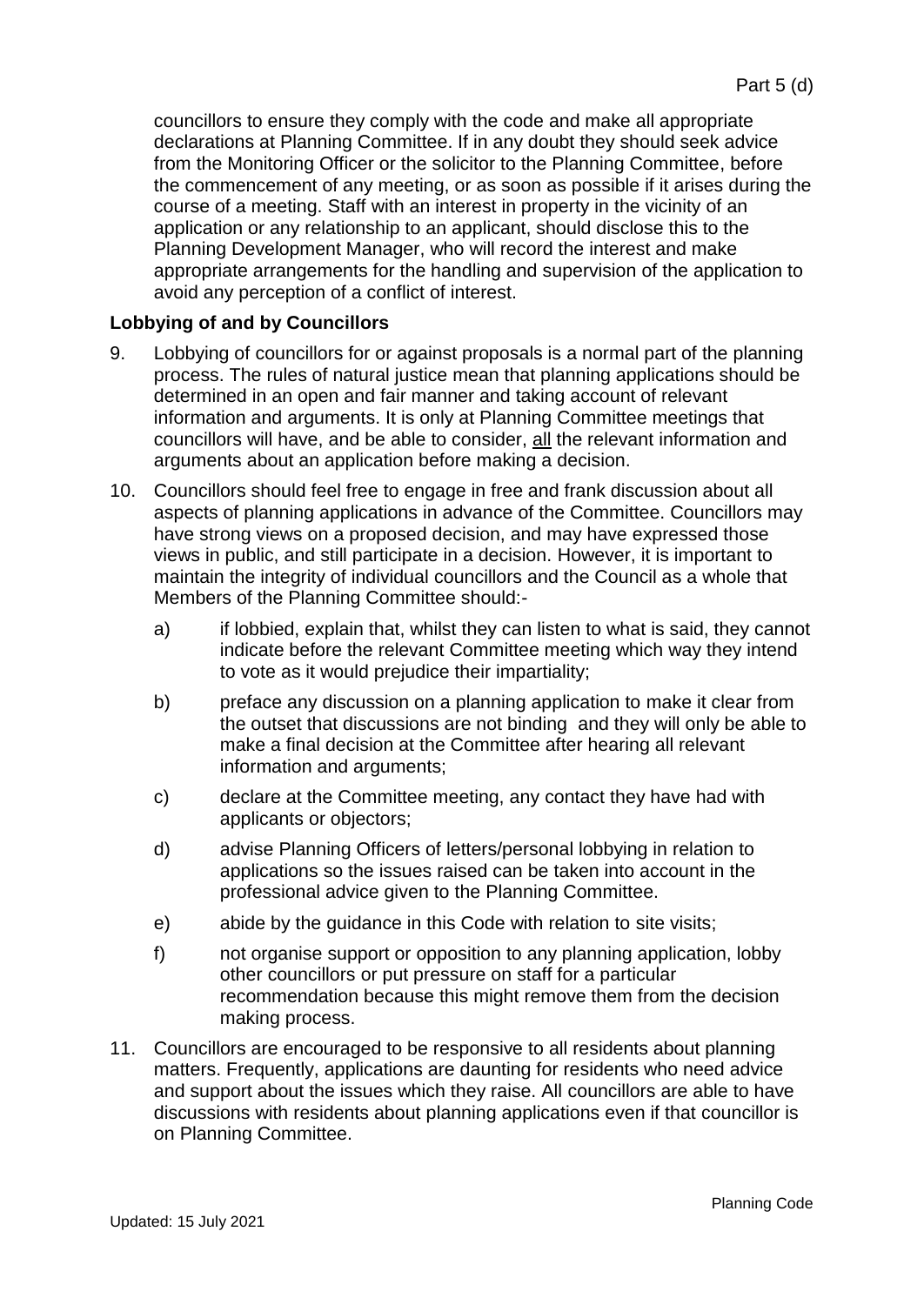# **Declarations of interest**

12. If a councillor has received advice from the Monitoring Officer with regard to a declaration: a Disclosable pecuniary interest, non-pecuniary or conflict of interest, then he / she may disclose the fact that such advice has been given at the time when the declaration or interest is disclosed.

# **Predetermination and Predisposition**

#### **Predisposition**

- 13. Predisposition is lawful. Councillors may have strong views on a proposed decision, and may have expressed those views in public, and still participate in a decision. The key issue is that the councillor ensures that their predisposition does not prevent them from consideration of all the other factors that are relevant to a decision, such as committee reports, supporting documents and the views of objectors. In other words, the councillor retains an "open mind".
- 14. Section 25 of the Localism Act 2011 confirms this position by providing that a decision will not be unlawful because of an allegation of bias or predetermination "just because" a councillor has done anything that would indicate what view they may take in relation to a matter relevant to a decision. However, if a councillor has done something more than indicate a view on a decision, this may be unlawful bias or predetermination so it is important that advice is sought from the Monitoring Officer where this may be the case.

#### **Pre-determination / Bias**

- 15. Predetermination and bias are unlawful and can make a decision unlawful. Predetermination means having a "closed mind". In other words, a councillor has made his/her mind up on a decision before considering or hearing all the relevant evidence.
- 16. Bias can also arise from a councillor's relationships or interests, as well as their state of mind. The Code of Conduct's requirement to declare interests and withdraw from meetings prevents most obvious forms of bias, e.g. not deciding your own planning application. However, councillors may also consider that a "non-pecuniary interest" or Conflict of Interest under the Code of Conduct also gives rise to a risk of what is called apparent bias. The legal test is: "whether the fair-minded and informed observer, having considered the facts, would conclude that there was a real possibility that the Committee was biased'. A fair minded observer takes an objective and balanced view of the situation but councillors who think that they have a relationship or interest that may raise a possibility of bias, should seek advice.
- 17. Members of the Planning Committee should bear in mind that it would not be appropriate to call-in an application, for consideration for the whole committee if they have already predetermined the matter themselves.

#### **Meetings and pre-application discussions**

18. Planning staff frequently hold meetings or have correspondence with applicants to give pre-application advice on their development ideas. Such advice will cover general planning policy applicable to a site, technical design and other requirements and the likelihood of a development being acceptable. Such pre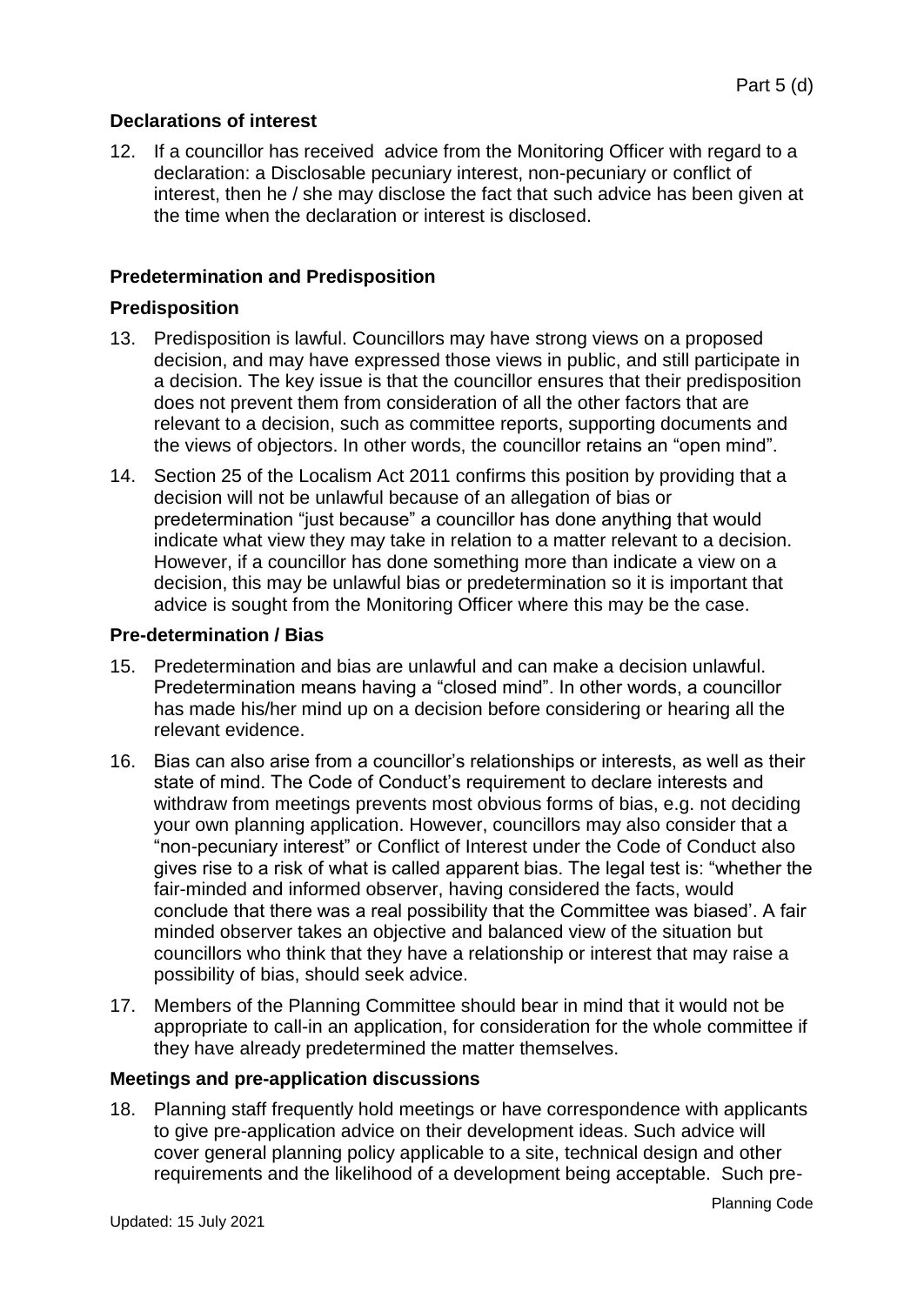application advice, is given is on a confidential basis so as to encourage early contact with the Council which can assist in better planning proposals coming forward or ideas which have no prospect of being acceptable being abandoned at an early stage.

- 19. These meetings or exchanges of correspondence are part of the normal planning process but are, and must be clearly stated to be, without prejudice to the professional recommendation of Planning officers to the Committee and the decision of the Committee when all information is before it.
- 20. All applicants are encouraged to carry out pre-application consultation with neighbours to try and resolve issues at an early stage. For larger schemes this may be a more formal public consultation. Where councillors attend such preapplication consultation meetings run by the applicant they should abide by the guidance in this Code. The expectation is that where councillors are invited to attend that the applicant invites all ward councillors.
- 21. It is important that councillors do not give views to potential applicants either through pre-application consultations or other meetings that could be interpreted by them as giving planning advice and in turn taken as implied support for a proposal if those views are then followed.
- 22. If a councillor wishes to arrange a meeting with planning staff for themselves and a small number of constituents about a planning application this will be arranged at the Council Offices. If requested to do so staff will try to attend meetings arranged by councillors with their constituents away from Knowle Green provided all ward councillors are invited to attend.
- 23. If attending public meetings arranged by local groups about a planning proposal the principles outlined above should be followed and, councillors of the Planning Committee should try to maintain an impartial role, listening to what is said but not expressing any opinion which could be construed as a final or fixed position. Planning Officers will not normally attend public meetings unless their attendance has been agreed by the Planning Development Manager and representatives of both the applicant and objector are given the opportunity to be present. Ward Councillors and the Chairman of the Planning Committee will be advised of any public meeting in relation to a planning issue or which Planning Officers have agreed to attend.

#### **Presentations on Likely Major Development Proposals**

24. For large or complex schemes the Council may arrange appropriate presentations to Councillors by the applicant. This is seen as beneficial to inform councillors at an early stage and to encourage pre-application discussion and free flow of information on what are often complex or controversial issues. The Council itself will also organise presentations to keep councillors informed generally on matters which appear to have or are likely to have strategic importance for the Borough. The Planning Development Manager may also organise technical briefings on major developments at which developers may be present. At any such presentations councillors should abide by the guidance in this Code, listening to presentations, raising concerns and questions, debating the issues but not coming to fixed or final positions in advance of the full debate at Planning Committee.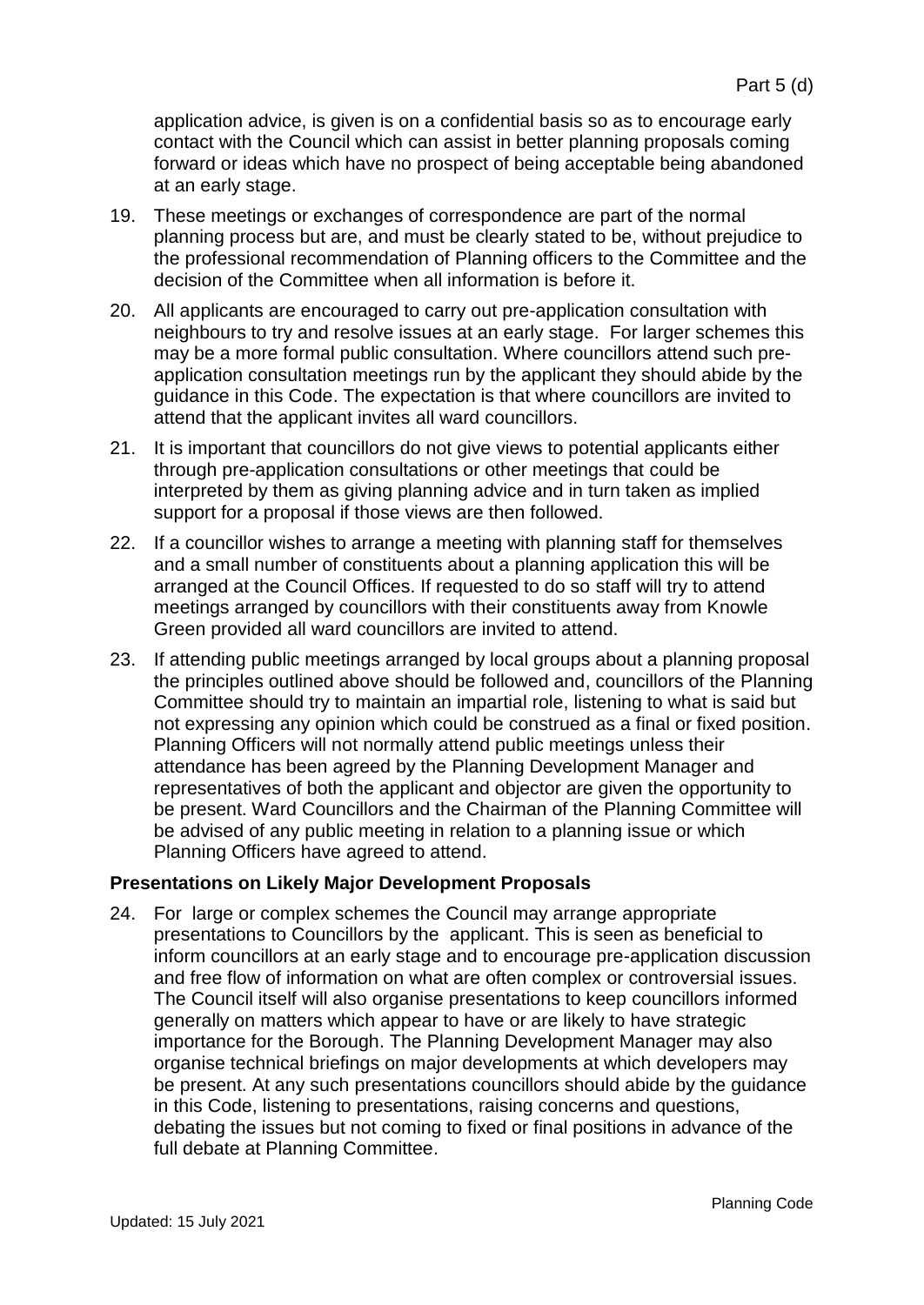# **Site Visits**

25. Formal site visits by the Planning Committee are rare because of the amount of material, including plans and photographs submitted with planning applications included in the Planning Committee agenda and presented at Planning Committee. Where they do occur, they must be undertaken in accordance with the guidelines attached at **Appendix 'A'**. The necessity for such a visit will be agreed between the Chairman of the Committee and the Planning Development Manager in advance. Ward Councillors who are not members of the Committee will be advised of any site visit and invited to attend. Members of the Planning Committee will often wish to make informal visits to an application site prior to Planning Committee to familiarise themselves with the context of the proposal. Such visits are encouraged. Please note that councillors have no right of entry to the application site. Provided that no other persons are present then councillors do not need to declare such a visit at Planning Committee. If other people are present at the site visit (e.g. applicant or objector) then councillors should have regard to the advice in paragraph 7 (lobbying) and are advised to declare such a visit at Committee before consideration of the item.

#### **Planning Officer Reports to Committee**

26. All matters requiring a decision by the Planning Committee must be the subject of a written report from Planning Officers which will give an accurate summary of all relevant planning issues. In particular it should include a clear outline of the site history, the relevant development plan policies, the response of consultees and the substance of objections. The report will include a clear recommendation with a technical appraisal justifying it. Any objections or other relevant issues arising after the report is printed will be reported verbally to the Committee at its meeting.

#### **Procedure at Committee Meetings**

- 27. Applicants and objectors will be able to address the Planning Committee in accordance with the protocol attached at **Appendix 'B'**. Further information on how to ask to speak at the Committee and the issues that can be covered are set out in the Planning pages of the Council's website.
- 28. Where there are major applications which require special consideration because of the large number of people wishing to speak, then the Chairman may, in his or her discretion, make provision for public speaking rights in excess of the usual procedure. The Chairman will be guided by the need to ensure overall fairness in the proceedings within the constraints of the time allowed in the meeting.
- 29. Where councillors who are not members of the Planning Committee have indicated to the Chairman, prior to a Committee meeting, their wish to speak on a matter in their ward being considered at the Committee, they will be entitled to speak immediately after representatives of the applicant and/or objectors have addressed the Committee. Non-members of the Committee should comply with the procedure for declaration of interests and contact with the applicant or objectors if they attend and speak at a Committee meeting in the same way as members of the Committee.

Ward councillors may wish to address Planning Committee on: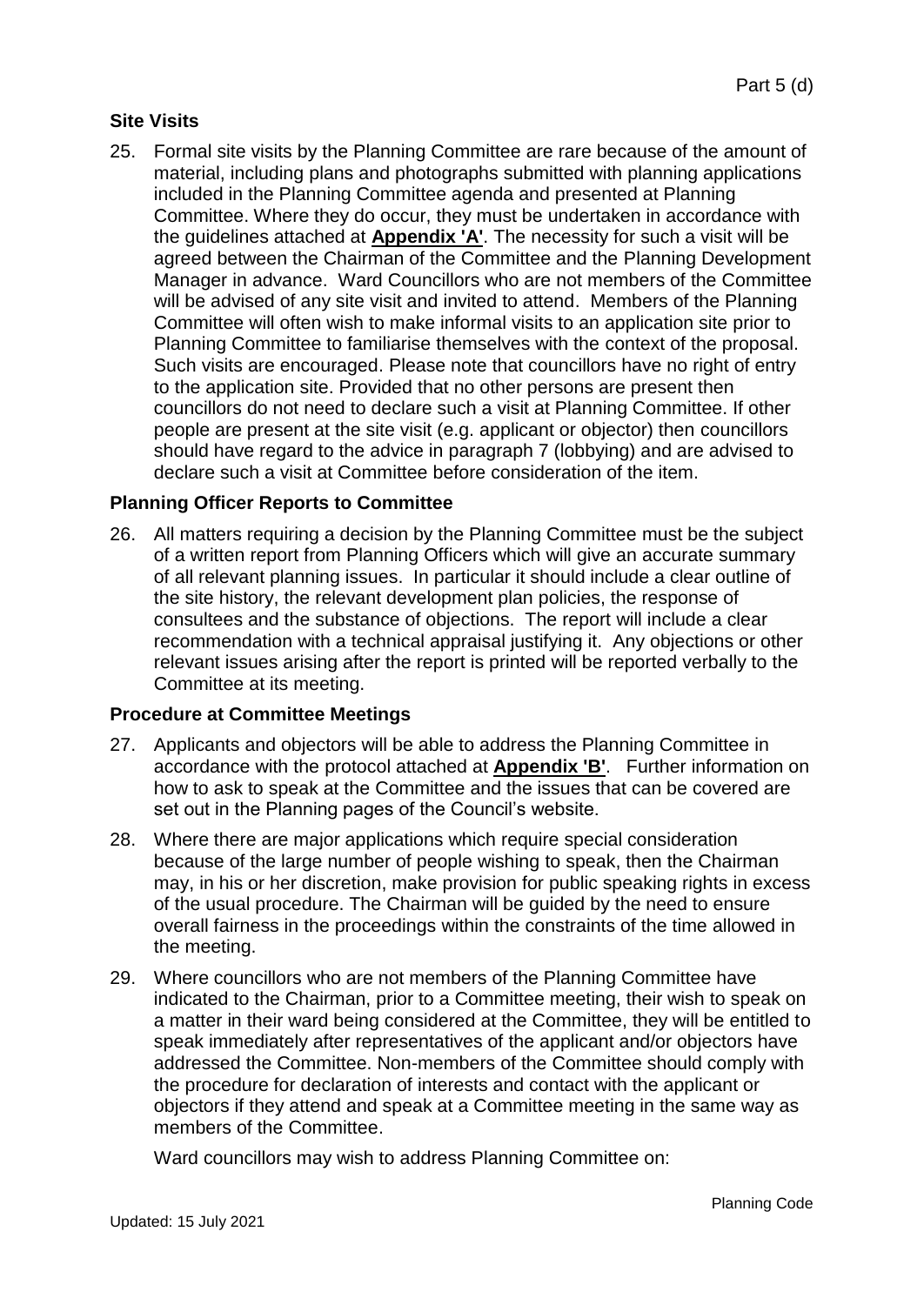- Applications which have caused interest amongst large numbers of residents of the Ward
- Applications which have significance for the character, facilities or environment of the Ward.

Ward Councillors should not usually seek to address Planning Committee on:

- Matters which are the subject of a dispute between two residents of the Ward
- Matters which reflect the concerns of one resident only, unless there is some reason why the resident is not able to speak for himself at the Planning Committee.

# **Call-in procedure**

- 30. Councillors must take the following into account before 'calling-in' a planning application for consideration by the Planning Committee:
	- a) Subject to the terms of reference of the Planning Committee and these rules a planning application other than those identified in the weekly Planning Publicity Schedule can be called in by a Councillor for determination by the Committee;
	- b) A councillor may only call-in an application which is in his or her ward. If the councillor considers that there is a matter of public interest arising in an application situated in another ward, then early contact should be made with the relevant ward councillors;
	- c) The guiding principle of 'Call-In' is that there is a material planning concern, in the application being considered by the Committee. The decision to refer an application to the Planning Committee rests with the Planning Development Manager.
	- d) Prior to a councillor calling in an application, he/she must inspect the submitted plans and is advised to discuss the application with the relevant case/planning officer.
	- e) The 'call-in' will be activated by an email to the Planning Development Manager **and** the case officer which must give a material planning reason why it should be determined by the Committee;
	- f) The email must be received by Planning Officers no later than one day after the end of the public consultation period for that application. The date of which is set out on the weekly Publicity Schedule in which it was publicised;
	- g) The Committee report will identify the councillor who called in the application along with the reason given;
	- h) Councillors who 'call-in' an application are expected to attend and speak at the Planning Committee setting out their concerns and issues. This will inform the general debate of the committee;
	- i) If a councillor is unable to attend for any reason, they should send a statement to the Chairman setting out their issues and concerns so that they can be read out at the committee meeting.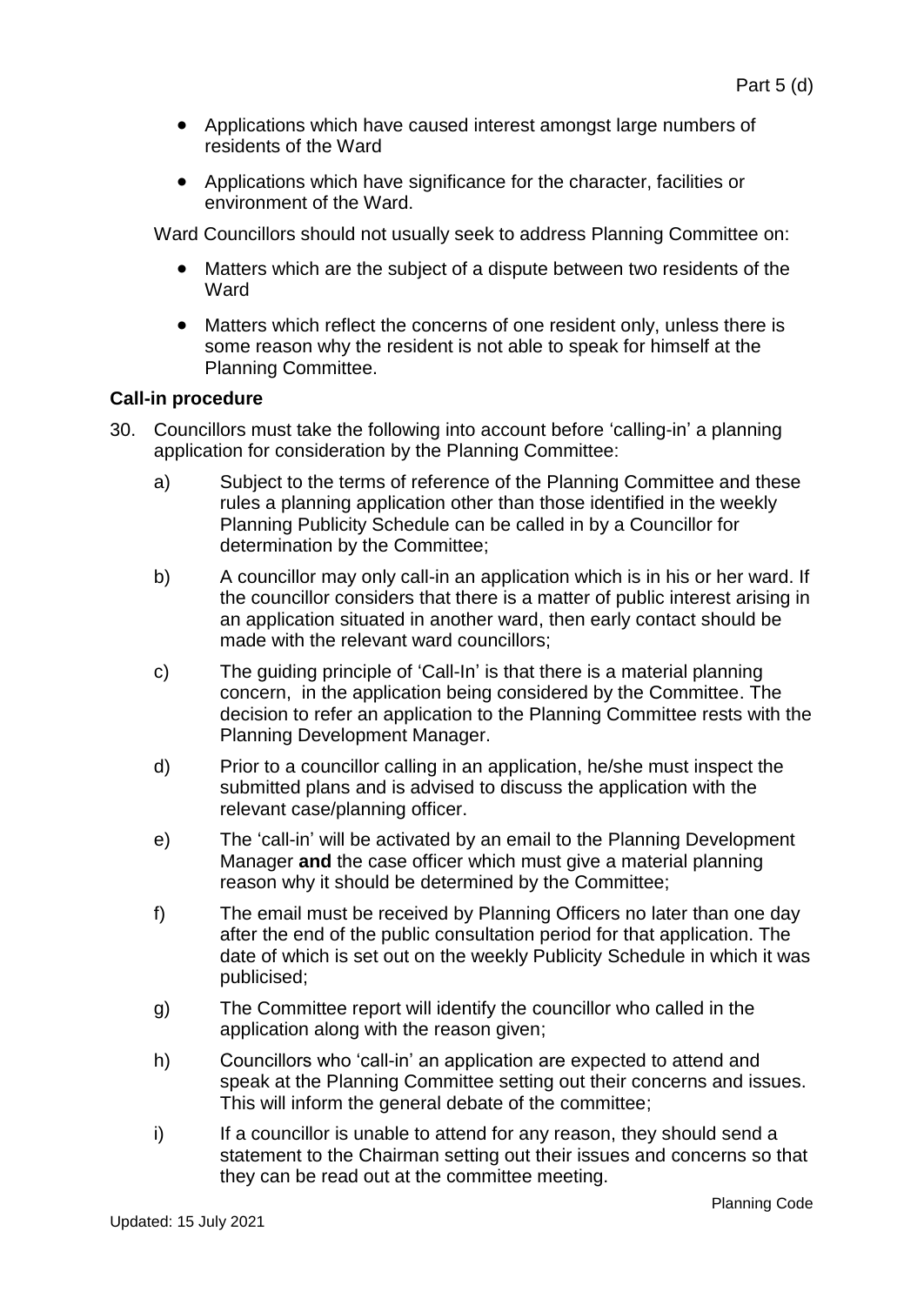j) Where the councillor who 'Called-in' an application is a member of the Planning Committee, that councillor will be given three- minutes to speak following the public speakers and may then speak again as a member of the Committee during its debate on the item.

# **Decision Making**

- 31. A decision on a planning application cannot occur before the Committee meeting when all available information is to hand. All Councillors should bear in mind the need to keep an open mind about all the available evidence on a planning application.
- 32. Planning law requires that applications for planning permission must be determined in accordance with the development plan unless material considerations indicate otherwise. If the Planning Officer's report recommends a departure from the development plan the justification for this must be included in the report.
- 33. Decisions must be made on planning merits and the reasons for making a decision should be clear and supported by material planning considerations. The reasons for refusing an application should always be minuted as should any conditions attached to an approval.
- 34. Members are reminded that the Planning Committee meeting is held in public and should therefore ensure that the seven principles of public life are observed.
- 35. Members of the Planning Committee who require information which is not contained within the Planning Committee report should submit a request in writing to the Planning Development Manager at least one working day before the Planning Committee meeting.
- 36. The purpose of the Planning Committee meeting is to fully explore all relevant matters and concerns of councillors pertaining to an application before a decision is made. Councillors should prepare in advance of the meeting.
- 37. Where a councillor decides to vote against a recommendation, this should only arise once:
	- (a) The concerns have been articulated by the councillor to allow other members of the Committee to comment on them and officers to advise on them; or
	- (b) Where another member has spoken in the debate and articulated those concerns and the councillor concerned has indicated that he or she is of the same mind as that councillor.
- 38. If the Committee wishes to make a decision contrary to the Planning Officers' advice, a member of Planning staff present at the meeting should be given the opportunity to explain the implications of such a decision. If the Committee wish to refuse an application the reasons for doing so must be clear, cogent and comprehensive. They must also be based on planning policies, and provide a clear account of members' rationale for not accepting the Officer recommendation. Similarly, any additional planning conditions must be properly justified and expressed. The decision and reasons for it as agreed by the Committee must be minuted.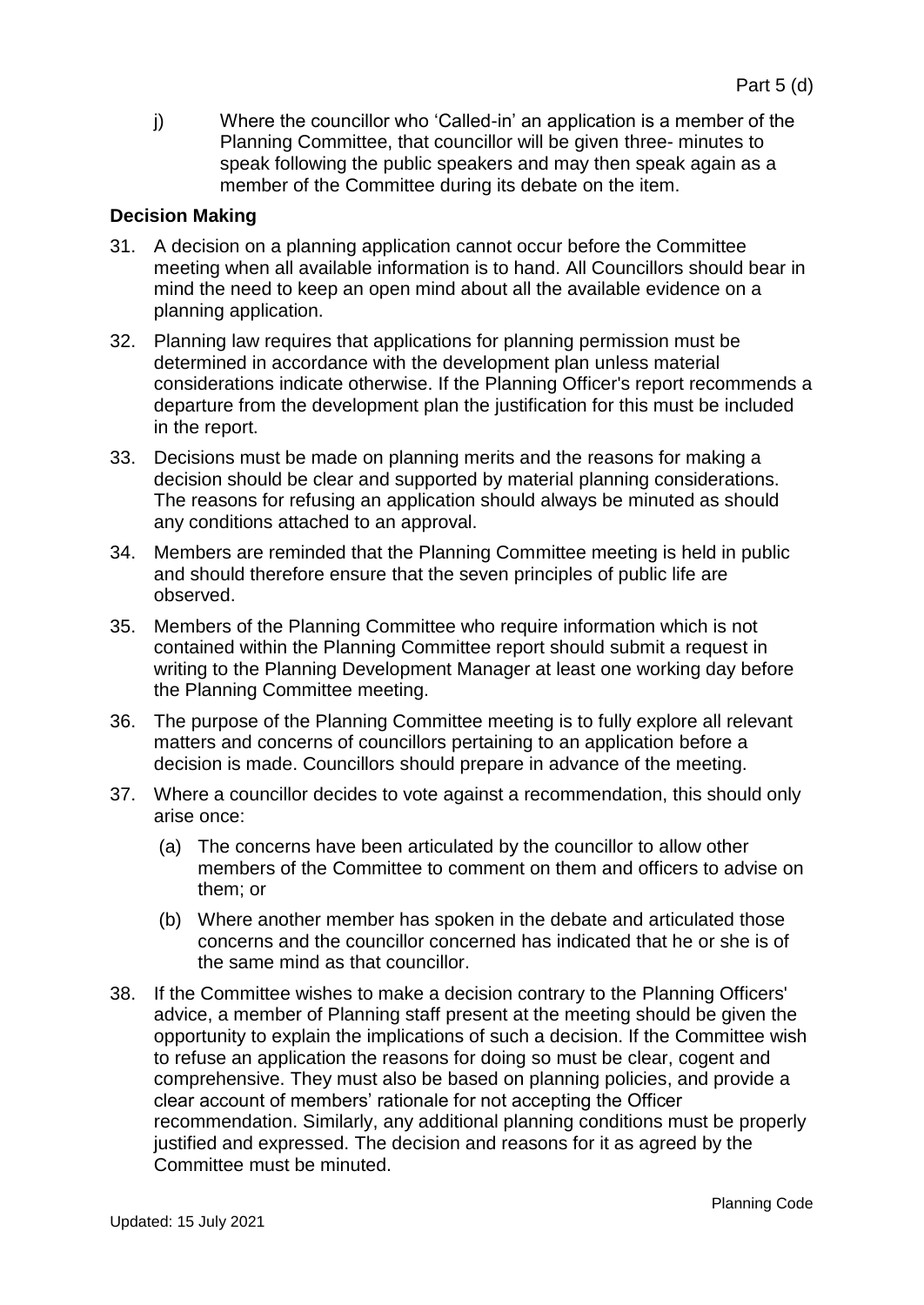39. Members of the Planning Committee who are minded to propose an outcome against Planning Officer advice should first seek advice from the Planning Development Manager prior to the application being determined at a Planning Committee, at least one working day before the Planning Committee meeting Any motion contrary to Planning Officer advice must be formulated in writing with material planning reasons.. Councillors should be prepared to explain in full their material planning reasons for not agreeing with the Planning Officer's recommendation prior to making any decision. Councillors should not rely on staff to produce the material planning reasons for their motion at the meeting.

# **Applications Involving Councillors, Staff or the Council**

- 40. Any planning application made by a councillor, member of staff or the Council itself should be determined by the Planning Committee and not by the Planning Development Manager under delegated powers, unless they relate to types of 'application' which do not relate to planning merits but are a legal determination as to whether permission is required or are otherwise forms of notification to the Council including that 'permitted development' is proposed under what are called 'prior approval' procedures – in these cases the Planning Development Manager will determine the application after discussion with the Chairman of the Planning Committee or, if unavailable, the Vice Chairman.
- 41. Councillors and Planning Officers must inform the Monitoring Officer of any proposals to submit an application, prior to their submission.
- 42. Members of the Planning Committee and staff should not act as agents for another person or body pursuing a planning matter with the Council and, if they do, any planning decision must be made by the Planning Committee and not under delegated powers.
- 43. Whenever possible a councillor making a planning application should appoint an agent to act on their behalf. The councillor must take no part in making a decision on the application and should leave the room for that item if in attendance.

#### **Involvement of Councillors in Appeals**

44. Where a councillor wishes to play a part in any appeal, he/she should seek first the advice of the Planning Development Manager and as a courtesy, inform the relevant Ward Councillors.

#### **Training of Councillors in Planning Issues and Procedures**

- 45. No councillor should be appointed to the Planning Committee without having agreed to undertake suitable induction training and familiarisation in planning procedures and the Code of Conduct. The Planning Development Manager, with the support of the Monitoring Officer, and after consultation with the Chairman of the Planning Committee, will arrange suitable ongoing opportunities as required and will supplement this with written guidance. It is expected that such induction should take place within three months of appointment to the Committee.
- 46. It is also envisaged that all members of the Council will engage in induction and familiarisation about planning matters and this Planning Code so that as Ward Councillors, they can effectively represent residents and promote the interests of the Borough as a whole.